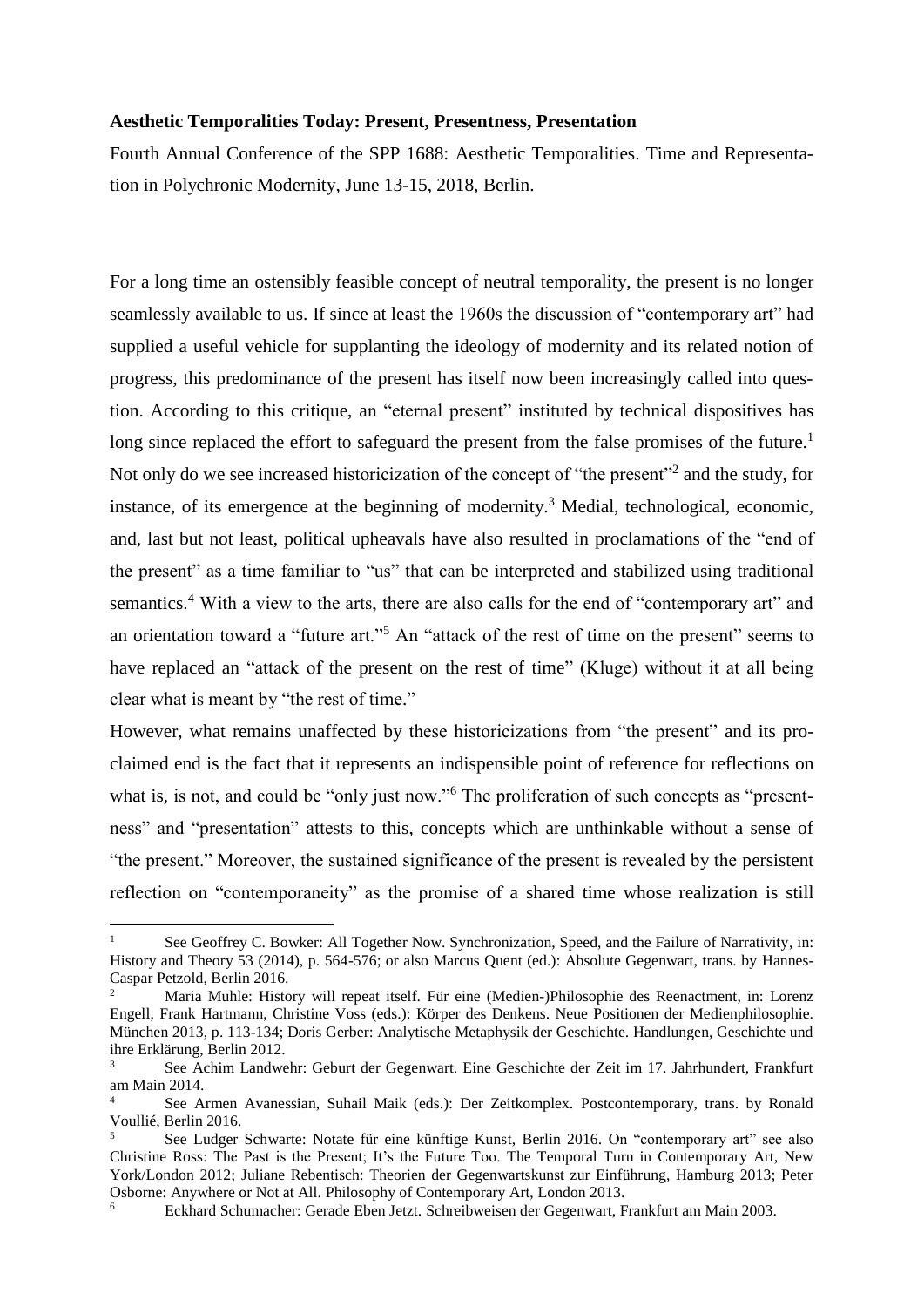pending,<sup>7</sup> even though economic and medial globalization seem to have already brought it about.<sup>8</sup> Questions about what it means to be "contemporary," how "the present" and "presentness" are even possible in the first place, and how and through which media, techniques, and procedures they could be produced are just now becoming virulent.

Just now? Those perceptions of a globalized present provoke far more fundamental questions about the functions that "presentations" have in transcultural fields of reference. Recent attempts to understand the "present" make clear that it cannot be grasped through universalist reflections and is tied to a geopolitically-determined spatial opening, establishment of contact, and perception of relational authority.<sup>9</sup> If we understand the present, in this sense, as both a global and relational contemporaneity, it then runs counter to those tangible and spatiallybound forms of material presence and temporality that, as the "present tense" or "presence," as perceived presentness or presence of a present, suggest a relinquishment of historicity and hermeneutics.<sup>10</sup> An example of this is the "ethnological present-tense," the protocol of an experience of another present, or the reference to the present as a "disconcerting," corporeal presence that can be experienced in artifacts, objects, and images.<sup>11</sup> Notions of the present as contemporaneity, in contrast, have been formulated, for instance, by Bruno Latour and Eduardo Viveiros de Castro, with their programs for a symmetrical anthropology, as well as by Achille Mdembe in his theses on the contemporary temporal regimes of a "black" Enlightenment.<sup>12</sup>

However, a conception of the present characterized by "the present tense" and "presence" can be broken down, not only by recourse to considerations of contemporaneity but also by reflections that even more forcefully relativize it from a temporal perspective. To do so, we might on the one hand question the present's relationship to the (post-)modern historicity that per-

1

See Giorgio Agamben: What is the Contemporary, in: What is an Apparatus? And other Essays, Stanford 2009, pp. 39-54.

<sup>8</sup> See Gabriele Genge: Art. "Kunstwissenschaft", in: Friedrich Jaeger, Wolfgang Knöbl, Ute Schneider (Hrsg.): Handbuch Moderneforschung. Interdisziplinäre und internationale Perspektiven, Stuttgart/Weimar 2015, p. 132-142; and Arjun Appadurai: Modernity at Large. Cultural Dimensions of Globalization, Minneapolis 1996; Terry Smith, Okwui Enwezor, Nancy Condee (eds.): Antinomies of Art and Culture. Modernity, Postmodernity, Contemporaneity, Durham/London 2008.

Mathur Saloni (ed.): The Migrant's Time. Rethinking Art History and Diaspora, New Haven, Conn. 2011; Mieke Bal: Heterochrony in the Act. The Migratory Politics of Time, in: ibid, Miguel Á. Hernández-Navarro (eds.): Art and Visibility in Migratory Culture. Conflict, Resistance, and Agency, Amsterdam 2011, p. 211-139.

<sup>10</sup> Prominently, Hans Ulrich Gumbrecht: Production of Presence. What Meaning Cannot Convey, Stanford 2004.

<sup>11</sup> Michael Fried: Kunst und Objekthaftigkeit (1967), in: Gregor Stemmrich (eds.): Minimal Art. Eine kritische Retrospektive, Dresden 1995, p. 334-374. See also Gabriele Genge, Angela Stercken (eds.): Art History and Fetishism Abroad. Global Shiftings in Media and Methods, Bielefeld 2014.

<sup>&</sup>lt;sup>12</sup> See in particular Bruno Latour: We Have Never Been Modern, trans. by Catherine Porter, Cambridge, Mass. 1993; Eduardo Viveiros de Castro: Métaphysiques cannibales. Lignes d'anthropologie post-structurale, trans. by Oiara Bonilla, Paris 2009; Achille Mbembe: De la postcolonie. Essai sur l'imagination politique dans l'Afrique contemporaine, Paris 2000.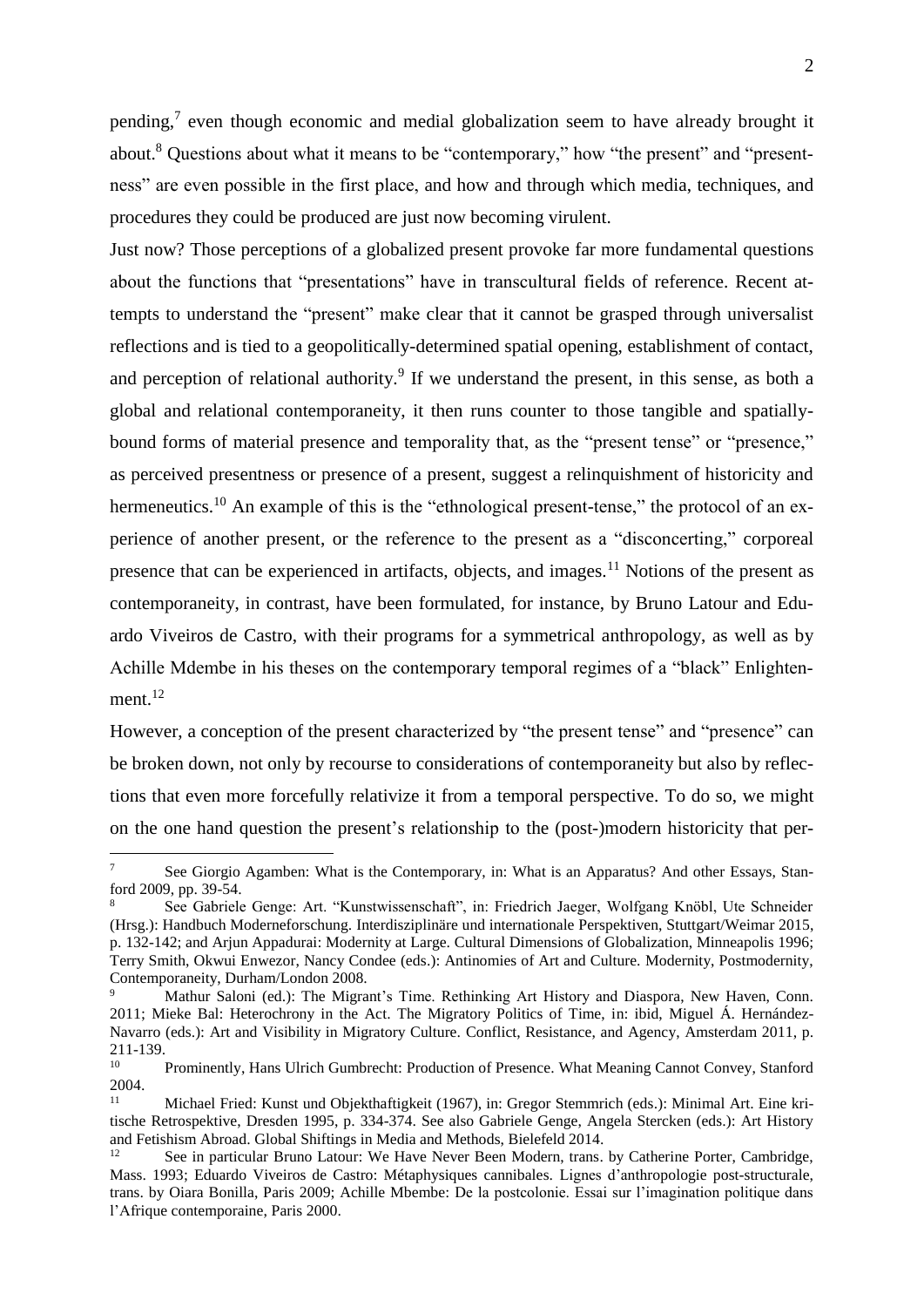sists within it, is scattered within the global or transnational conglomerate, and exposes itself to other temporalities and chronologies. On the other hand, the present might also be opened up to the future, "punctured with FUTURITY."<sup>13</sup> In each case we would have to bear in mind that the present never simply is and is never simply given, but must be produced again and again.

The annual conference of the DFG Priority Program "Proper Times of the Aesthetic: Time and Representation in Polychronic Modernity" seeks to raise the question of the present primarily with a view to its own "present."

Alongside the concept of the "present," we will also address the neighboring phenomena of "presentness" and "presentation," where "presentness" designates a mode, as it were, of subjective or collective "being-in-the-present," and "presentation" refers in contrast more to the media, techniques, and actions that produce the present. We wish to consider "present," "presentness," and "presentation" not so much as phenomena of spatially conceived presence but as instead temporal phenomena: as phenomena that are polychronal and intertwine a quest for duration and eternity with shortness and ephemerality and are distinguished by both their hypostatizing of the "now" and their yearning for the "only just" and the promise of the "right now"; but also as phenomena that we can comprehend as the results of specific temporal configurations and regimes that, in turn, shape specific times and as well as their own times and, last but not least, structure agreements about what characterizes time "only just now."

The conference will address its topic in three sections – although we anticipate that interesting constellations will arise precisely out of their areas of overlap:

## **Section 1:** *The Present of Art – Perspectives from Art Studies*

*Keywords:* The presentation and reflection of "the present" in aesthetics and art studies. Debates surrounding the "historiographic turn" in contemporary art, that is, calls for the dispersal of disciplinary cultures among cultural spaces and the search for new definitions of the presentation of the past in the artwork shall be discussed along with orientations toward the future. We will also investigate transcultural forms of presentation and their anchoring in the temporal regimes of the arts, archaisms in contemporary art, and nomadic and transnational artistic concepts of the present.

## **Section 2:** *Global Spaces of the Present?*

 $13$ 

<sup>13</sup> Schwarte: Notate für eine künftige Kunst, p. 15.